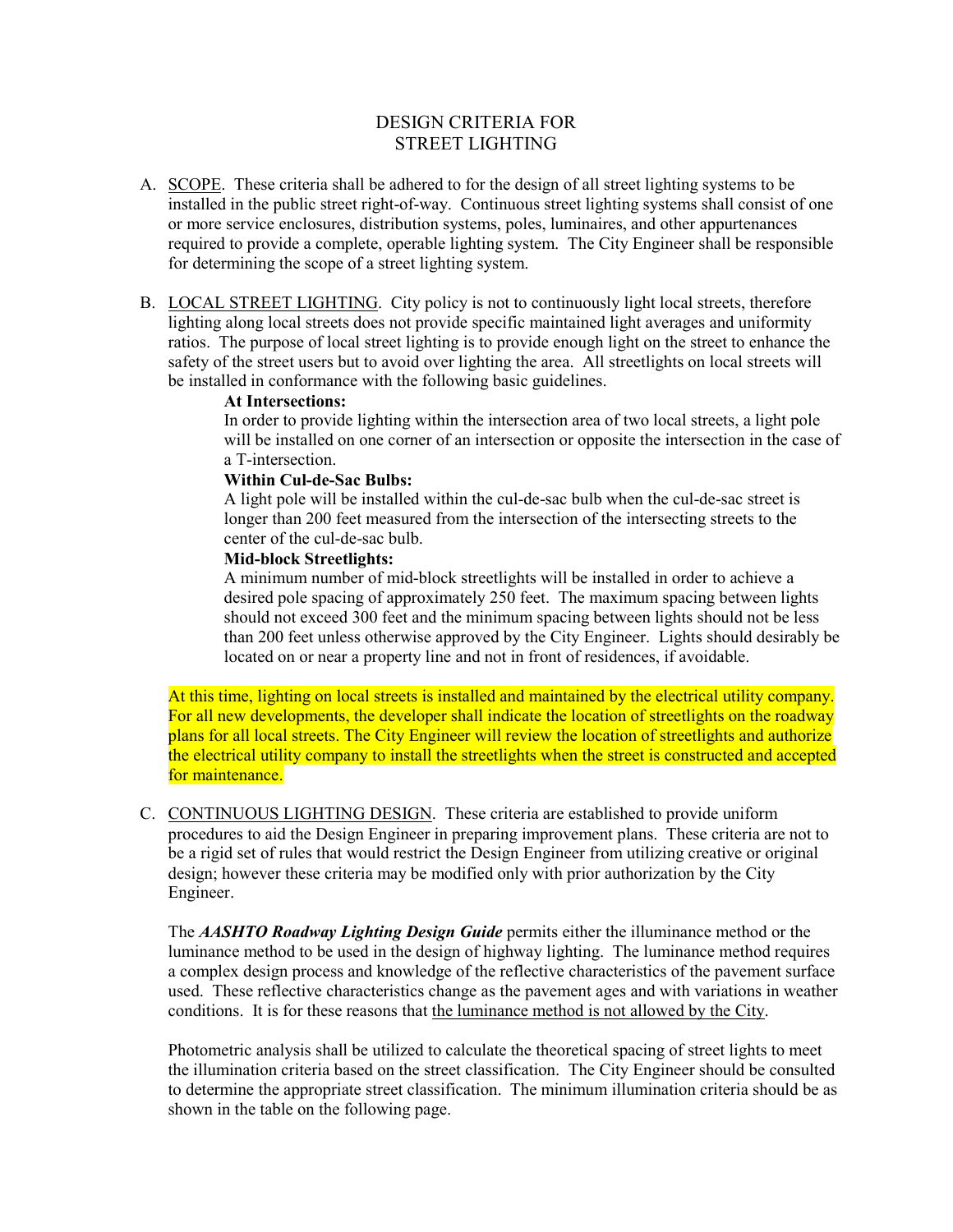| <b>Street Classification</b> | <b>Minimum Maintained</b><br><b>Average Illumination</b> | <b>Average-to-Minimum</b><br><b>Uniformity Ratio</b> |
|------------------------------|----------------------------------------------------------|------------------------------------------------------|
| Arterial                     | 1.3 foot-candles                                         | 3:1                                                  |
| Commercial Collector         | 0.9 foot-candles                                         | 4:1                                                  |
| <b>Residential Collector</b> | 0.6 foot-candles                                         | 4.1                                                  |

The street pavement surface is assumed to be the R3 reflective classification. The lighting loss factor shall be 1.0 for all photometric analysis. Only luminaires listed in the City's Approved Materials List shall be utilized for photometric analysis.

D. PLACEMENT OF STREET LIGHT POLES.The actual spacing of street light poles should be the possible spacing nearest to the calculated theoretical spacing. At locations where additional lighting may be beneficial, such as around curves, at intersections, and at crosswalks, pole spacing may be reduced to increase lighting levels.

Street light poles shall have a minimum setback of three feet, measured from the back of curb to the center of the pole foundation. The minimum setback for a non-curbed street shall be six feet, measured from the edge of pavement to the center of the pole foundation. Poles may be located in medians where the minimum setback requirements can be satisfied. In medians, poles shall be installed as close as possible to the center of the median. All poles in medians shall be a minimum of 15 feet behind the median nose.

Poles located at the intersection of residential streets should desirably be placed so the light pole can be used to mount stop and street name signs. That means the pole should be installed as near to the location where a vehicle should stop while maintaining the minimum setback of three feet from the back of curb.

All poles installed in residential areas should ideally be located on or near property lines whenever possible. In the case of larger lots, poles cannot always be located on the property line. In these cases, in order not to exceed the maximum desired pole spacing, poles can be located within the lot. The designer should take care not to locate the pole in front of large windows of houses. Any pole located near a residential drive entrance should be located a minimum of five feet from the edge of the drive or concrete wing.

The Design Engineer should also coordinate the location of all poles with existing trees, such that the fixture does not extend into the tree canopy or such that the tree canopy does not block the light output from the fixture.

Street light poles should be located to have a minimum clearance of 10 feet from all overhead electrical utilities. Specific clearance requirements shall be determined by the utility company and/or *National Electric Safety Code*. A minimum clearance of three feet shall be maintained from any non-electric lines such as cable TV lines, aerial fiber lines, etc. The Design Engineer shall be responsible to determine if adequate clearance can be achieved and make adjustments to the pole locations or coordinate utility relocation if necessary.

E. STREET LIGHT POLES. Street light pole types, differentiated by mounting height and bracket arm length, are illustrated in the Standard Drawings. Equipment to be utilized should be selected based on the following criteria.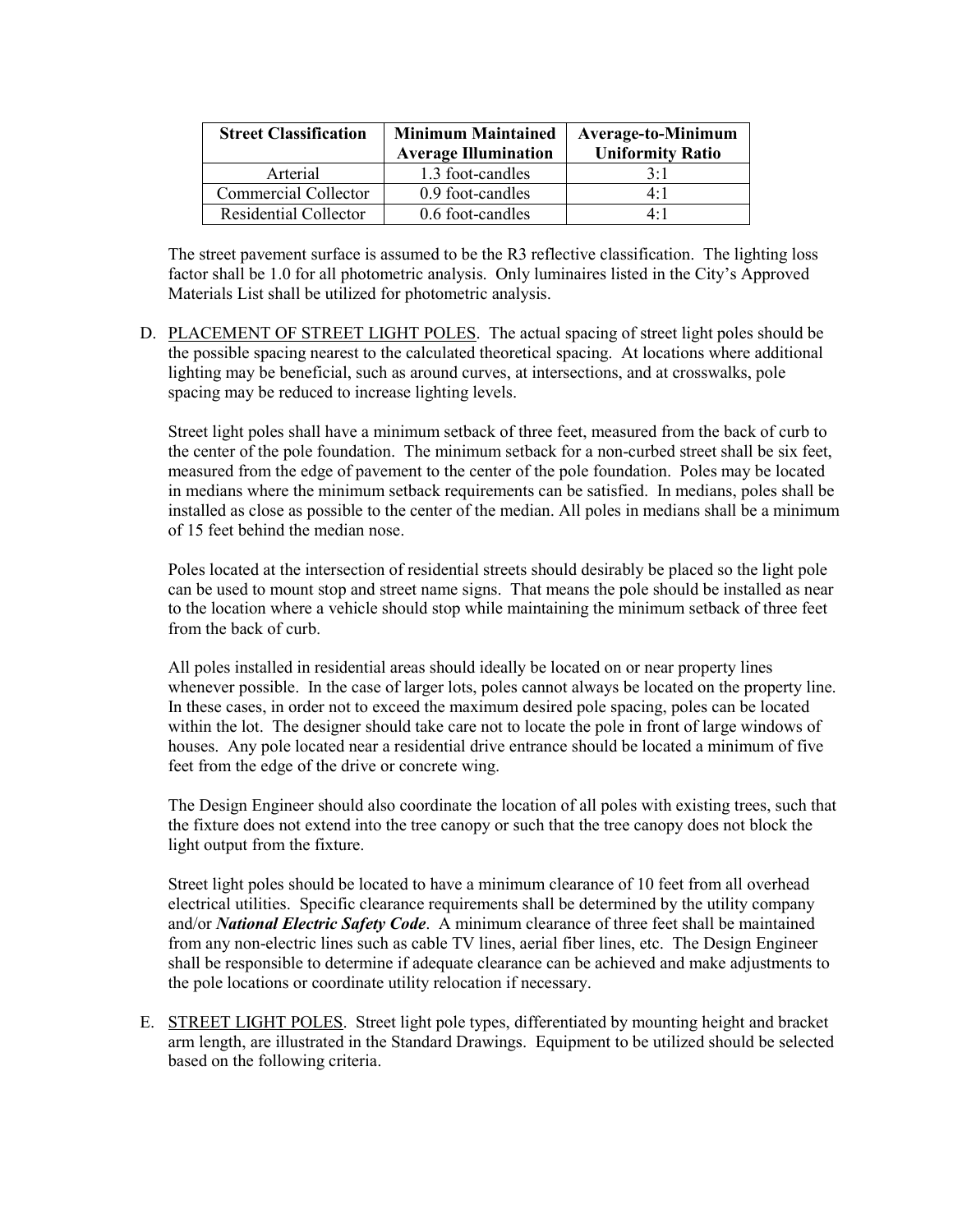Luminaires should be installed at a maximum mounting height of 40 feet above the roadway. Poles mounted on structures, such as bridges and retaining walls, may require special pole lengths as not to exceed the maximum mounting height.

Bracket arms should be selected to position the luminaire over the traveled way for greatest utilization of available light. The bracket arms should be oriented 90-degrees, or perpendicular, to the traveled way. Bracket arm lengths should be selected in order to position the luminaires in a relatively straight line when looking down the roadway.

Decorative street light poles are not allowed unless approved by the City Engineer.

- F. STREET LIGHT POLE FOUNDATIONS Screw-in anchor foundations are assumed to be used for all poles wherever possible. If a screw-in anchor cannot be installed for any reason, such as encountering rock, then a concrete foundation shall be installed. Screw-in anchor foundations are not to be installed in soils that have been disturbed or filled to a depth of 3 feet or more.
- G. LUMINAIRES. In general cobrahead style LED luminaires are rated as Class A through Class E depending on their ability to light a particular type of roadway and cross section. Recent advances in LED technology allow for fixtures with greater lumen output, which are rated as Class Z. Typically, the lowest class of LED luminaire should be used in the design that satisfies the given lighting criteria. An approximate comparison between the different classes of LED luminaires and high pressure sodium (HPS) luminaires is as follows:

Class Z LED – greater than 400 W HPS Class A LED – approximately equivalent to a 400W HPS Class B LED – approximately equivalent to a 310W HPS Class C LED – approximately equivalent to a 250W HPS Class D LED – approximately equivalent to a 150W HPS Class E LED – approximately equivalent to a 100W HPS

The City uses only two LED luminaire models with field adjustable light outputs to achieve the different classes of lumen output. The Design Engineer should refer to the City's Approved Products List for the models of luminaires, light loss factors, and the photometric files that should be used for photometric analysis.

H. CONDUIT. The distribution system shall be underground in 2-inch conduit. Conduit for street lighting systems shall be either Schedule 40 polyvinyl chloride (PVC) conduit or SDR 11 high density polyethylene (HDPE) conduit. Cable-in-duct may be installed for projects in mostly unpaved areas. If conduit is to be installed on a structure, rigid metal conduit (RMC) conduit should be used per the requirements of the Missouri Department of Transportation. In new concrete structures, PVC conduits can be embedded when structures are constructed.

Except where it crosses under a street, the conduit shall be behind the back of curb or outside the edge of pavement. The conduit should be installed at a constant offset from the back of curb or edge of pavement preferably at the same distance as the pole setback, unless a common trench is being used. The minimum setback from the street to the center of the conduit should be the same as that specified for street light poles except in medians, where conduit setback may be closer to the back of curb to avoid landscaping. The setbacks may have to be adjusted in places to avoid storm sewers, utility conflicts, or other obstructions.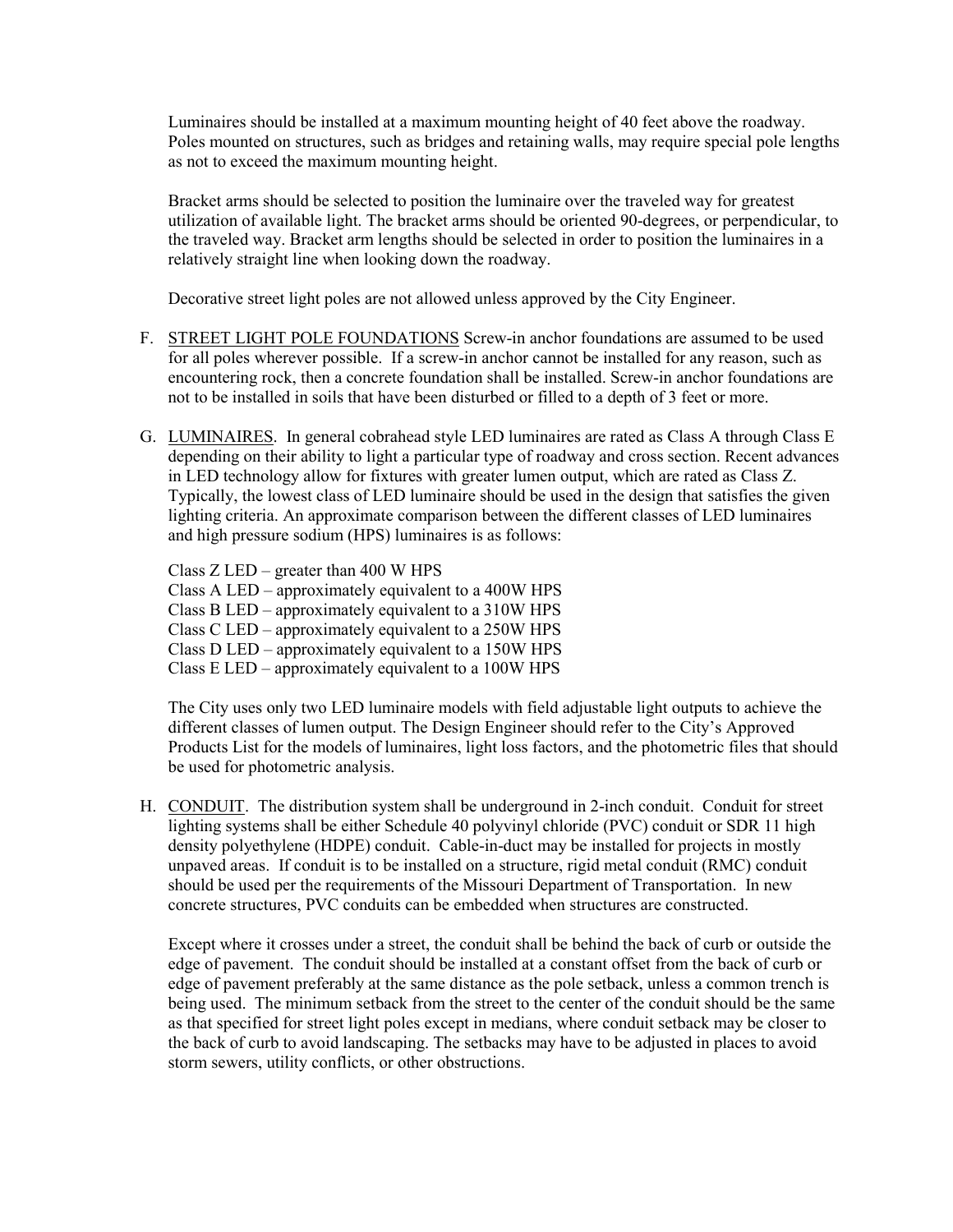In unpaved areas, conduit can be trenched or plowed. Conduit shall be bored under all sidewalks, drives, and streets unless otherwise approved by the City Engineer. Boring under streets shall be perpendicular to the roadway or the shortest possible crossing distance.

The length of conduit is calculated by adding the center to center distances between equipment. All of the center to center distances should be subtotaled and multiplied by 102% to allow for bending of conduit to avoid obstructions. The method of conduit installation is not quantified.

I. JUNCTION AND PULL BOXES. Junction or pull boxes shall be installed at each location where splices in the distribution cable are required outside the pole base or where 90-degree bends in conduit runs are required. The distance between boxes and/or street light poles shall not exceed 300 feet to facilitate the pulling of cable. Boxes must be installed at least 10 feet away from street light poles to allow for conduit sweeps. The minimum setback from the street to the center of boxes should be the same as specified for street light poles. The installation of boxes in streets, driveways and curb ramps is unacceptable. In addition, the City prefers that boxes not be installed in the sidewalk. Boxes should be located on level ground, clear of ditches.

Type 1 junction boxes shall be used if one or two conduits enter/exit the box. Type 2 junction boxes shall be used where three or four conduits enter/exit the box. A Class 1 pull box shall be located adjacent to each service enclosure, or where five or more conduits enter/exit the box.

J. SERVICE ENCLOSURE. The Design Engineer shall coordinate and verify the location of the service enclosure with the electric utility company to ensure availability of service. Secondary service for street lighting shall be three-wire 120/240 Volt single phase. Service enclosures are typically located behind the sidewalk, or at least 10 feet from the back of the curb (or edge of pavement where there is no curb). Service enclosures should be generally located on level ground, clear of ditches, and clear of sight lines for right-turning traffic at intersections. Each service enclosure shall contain a photoelectric cell, to be oriented to the north or east. Fourcircuit service enclosures are typically used for street lighting systems, unless otherwise approved by the City Engineer.

A 3-inch Schedule 40 PVC conduit with power cables shall be installed from the service enclosure to the foundation of the secondary service point (utility pole, secondary pedestal, or pad-mount transformer) as designated by the electrical utility company. The conduit should be installed in a straight horizontal line in accordance with the Standard Drawings, and should be 100 feet or less in length. Junction or pull boxes are not permitted in the conduit run between the service enclosure and secondary service point unless authorized by the electrical utility company. Power cables shall be three #2 cables. The electrical utility company will supply the meter and connect the power cables to the transformer.

K. CIRCUITS. All street lighting circuits shall be two-wire 240 volt (hot to hot) system with a ground wire. Distribution cable shall be sized so that the voltage drop does not exceed 5% at any point in the system. The Design Engineer is required to submit voltage drop calculations for verification. Distribution cables shall be no larger than #4 and no smaller than #8. Voltage drop calculations shall be prepared using the full input wattage of the luminaire, even if the light output is designed to be adjusted in the field.

Each street lighting circuit shall be contained in a separate conduit, except for the conduit raceway between a service enclosure and the adjacent class 1 pull box. For that raceway, two conduits will be required. The distribution cable for each of the lighting circuits shall be routed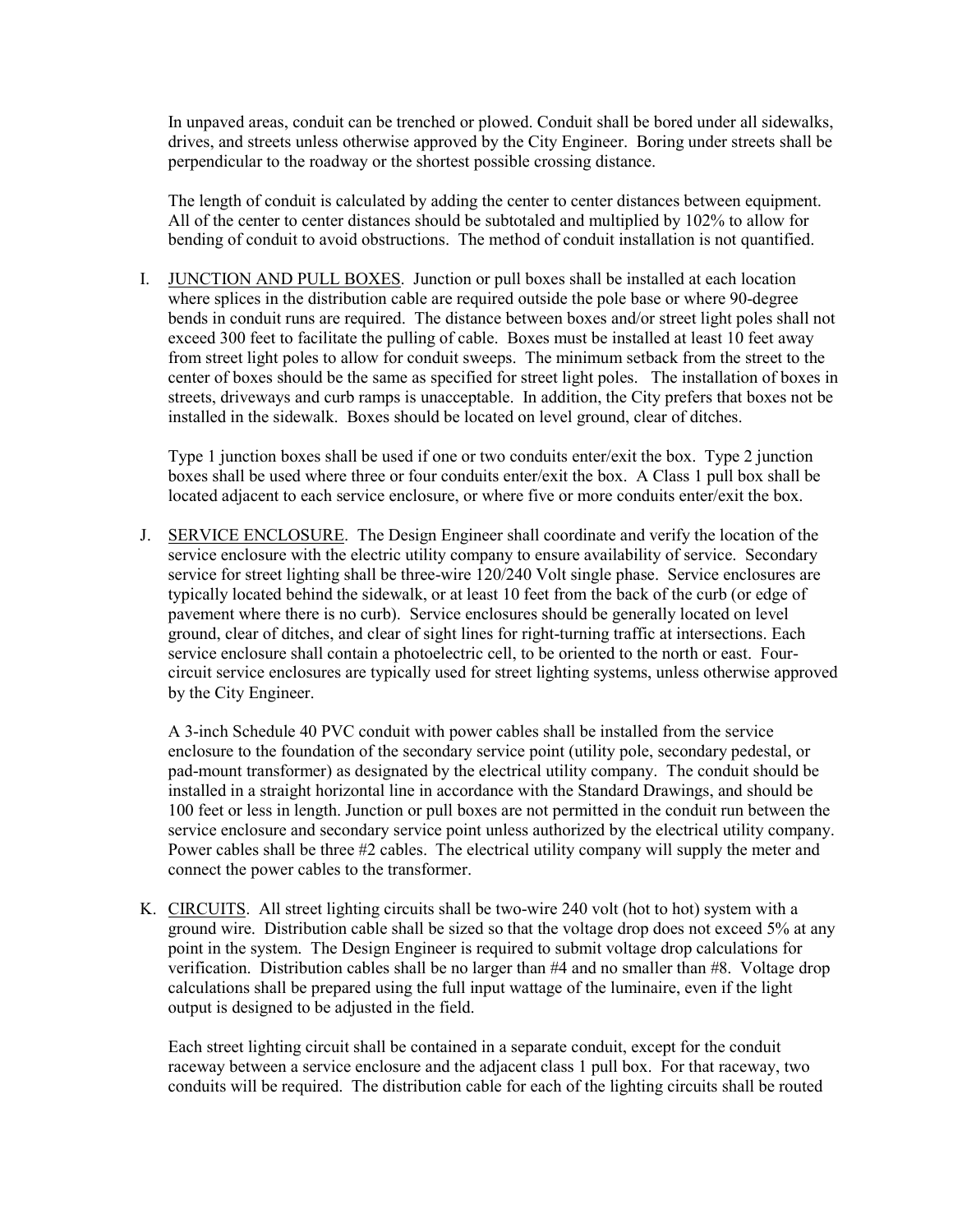through one of these two conduits into the class 1 pull box, and then routed to the first pole for each circuit through separate conduits.

Splices in the distribution cable should be minimized. Circuits shall not be spliced between the service enclosure and the first street light pole on each circuit. Splices in distribution cable should be made using insulated multi-cable connector kits. Splicing of distribution cable is only allowed in pole bases, pull boxes, or junction boxes.

The length of distribution cable is calculated by adding the center to center distances between all equipment on a circuit. The length of all cable should be subtotaled and multiplied by 102% to allow for bending. Five feet of slack should be added at each light pole base or power supply. Slack should also be added for junction and pull boxes; two feet at each Type 1 junction box, three feet at each Type 2 junction box, and six feet at each Class 1 pull box.

L. POLE WIRING. Pole and bracket cable consists of a 3-conductor cable run inside the street light pole. Poles with dual luminaries will require two 3-conductor pole and bracket cables. The distribution cables are spliced to the pole and bracket conductors in the pole base using multiple tap connectors. Break-away disconnects are also installed on each pole and bracket conductor in the pole base. Fused disconnects should be used for each of the phase conductors, and a nonfused disconnect should be used for the ground conductor as shown in the Standard Drawings.

The length of 3-conductor pole and bracket cable at each street light pole is calculated by adding the nominal pole height, the length of the bracket arm, and five feet of slack. This quantity is multiplied by the number of luminaires on the pole.

- M. GROUNDING. All street light poles shall be bonded together to form a continuous system. Ground rod shall be installed adjacent to each concrete street light pole foundation and each service enclosure. Ground rods are not required to be installed with to screw-in anchor foundations. The grounding conductor shall be bonded to each ground rod.
- N. POLE NUMBERING. Street light poles shall be numbered using the service enclosure identification number followed by the circuit number and pole number. For example the first pole on circuit number 1, from service enclosure number 2F03 should be labeled as 2F03-1-1. The second pole on the circuit shall be labeled 2F03-1-2.

## **PLAN REQUIREMENTS**

The street lighting plans shall include all information necessary to build and check the design of a street lighting system. Street lighting plans shall meet all public improvement project plan preparation requirements for the City of Liberty in addition to the requirements listed in this section.

Street Lighting plans shall consist of the following sheets:

- Title Sheet
- General Notes and Quantities Sheet
- Street Lighting Plan Sheet(s)
- Wiring Diagram
- Standard Detail Sheets